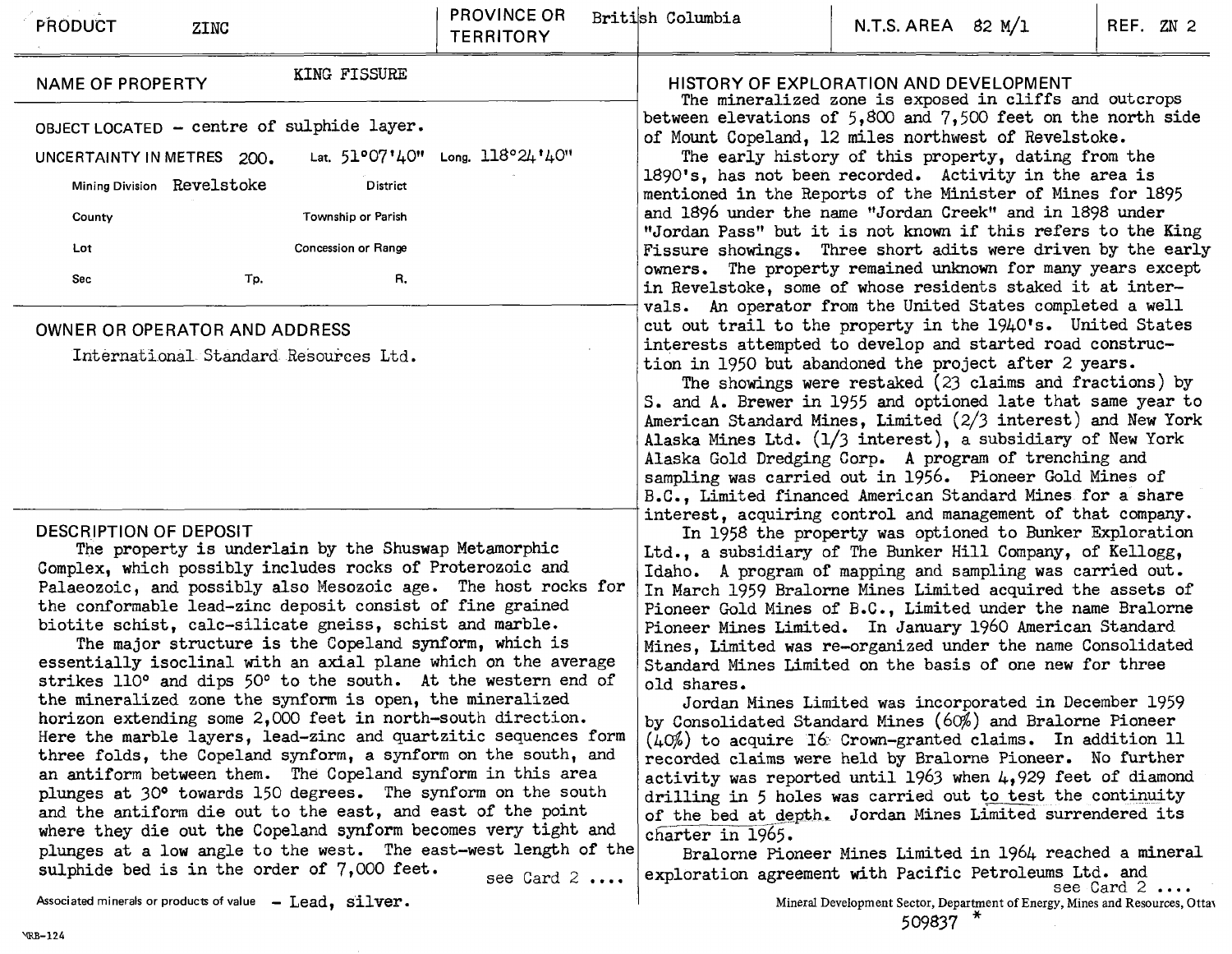**REFERENCES** 

+Fyles, James T.; The Jordan River Area near Revelstoke, British Columbia, **A** Preliminary Study of Lead-Zinc Deposits in the Shuswap Metamorphic Complex; Bulletin No. 57, pp. 45-57, British Columbia Dept. of Mines. 1970

 $\mathcal{F}_{\mathcal{L}}$ 

- +Riley, Christopher; The River Jordan Lead Zinc Deposit, Revelstoke Mining Division, B.C.; Transactions of the Canadian Institute of Wining and Metallurgy, Vol. LXIV, 1961, pp. 268-272.
	- Reports of Minister of Mines, British Columbia: 1895, **p.** 691; 1896, p. 537; 1898, p. 1060; 1956, p- 114; 1958, p. 53; 1963, p. 86; **1965,** p. 204; 1966, **P-** 229; 1968, p. 262.

Mestern Miner, Vol. 29, October, 1956, p. 128.

- Investigation Report 61-40; Flotation of Silver-Lead-Zinc ore from Jordan River Mines Property for Bralorne Pioneer Mines Limited; Mines Branch, Ottawa, May 1961.
- Minerai Policy Sector; Corporation Files; "American Standard Mines, Limited"; "Bralorne Resources Limited"; "Pacific Petroleums Ltd."; "The Bunker Hill Company"; "Pioneer Gold Mines of B.C., Limited"; "Golden Standard<br>Mines Limited"; "O.P. Resources Ltd"; "First Standard **~ining Ltd. I'**
- Weir, B.E.; Geological Evaluation of the River Jordan Property, 22/05/85, in O.P. Resources Ltd Statement of Material Facts, 01/08/85.

George Cross Mews Letters: 1986, Nos. 16.

**MAP REFERENCES** 

- Map 12-1964, Big Bend, (Geol.), Sc. 1":4 miles, Geol. Surv. of Canada.
- #Geological Map of King Fissure Property, Sc. 1":400 ft., Fig. 7, accomp. Bulletin No. 57.
- Geological Map of the Jordan River Area, Sc. 1":2,000 ft., Fig. 2, accomp. Bulletin No. **57,** B.C. Dept. of Mines.
- Map  $4404$  G, Mount Revelstoke, (Aeromag.), Sc. 1":1 mile.
- \*Map 82 M/1 W, Mount Revelstoke, (Topo.), Sc. 1:50,000.
- Geological Map of the nephaline gneisses near Mount
	- Copeland, Sc.  $1"32,000$  ft., Fig.  $14 \text{accomp. Bulletin}$ 265, Geol. Surv. of Canada, 1976.

**REMARKS**   $\mathtt{DMacR}|\mathtt{DMacR}|$ 10–80 02–86 **Comp./Rev. Date JL**  02-90 DMacR 2-78

 $BCI = 82 M - 1$